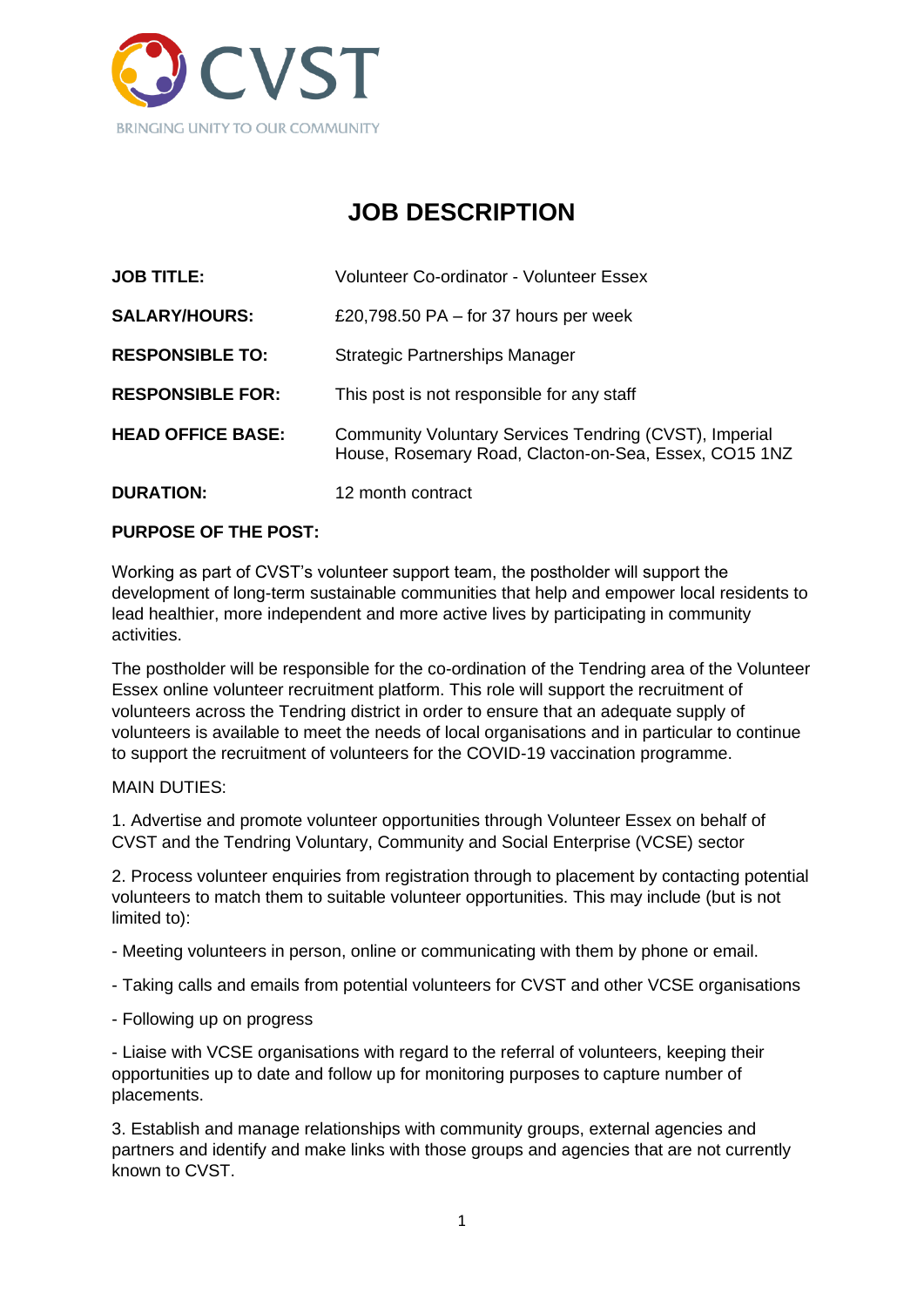

4. Work with the CVST staff team and Tendring VCSE organisations to regularly identify and promote volunteer opportunities

5. Work with CVST's Volunteer Co-ordinator to promote the volunteer opportunities available within CVST and those of partners through events, exhibitions, activities and campaigns via the E-bulletin and Social Media.

6. Maintain the Volunteer Essex platform to monitor the progress of volunteers and work closely with the Evaluation and Monitoring Officer to ensure that all data is accurate, up-todate, and available for the on-going monitoring and evaluation of the project and reporting to the CVST Board, Essex County Council and other partners as necessary.

7. Support the roll out of the COVID-19 vaccination programme by working with CVST colleagues and the CCG to ensure sufficient volunteers are available to support the vaccination hubs through email, telephone and the online 3 Rings volunteer rota system.

8. Promote online and face to face training opportunities to volunteers (particularly those included on the Volunteer Essex website).

9. Assist in the delivery of targets and outcomes in line with funding requirements and CVST vision.

10. Maintain regular contact with volunteers and volunteer involving organisations to ensure that records are accurate and up-to-date and notify organisations when their opportunities are due to expire.

11. Attend relevant meetings on behalf of CVST including but not limited to:

- Quarterly Operational Volunteer Essex Meetings (including rolling role of chairing and minuting)

- Annual 'Away Days'
- Internal CVST meetings

#### GENERAL:

To work collaboratively as part of the CVST staff team towards the aims and objectives of the organisation as a whole. Attend training in consultation with your line manager to improve and develop skills in line with the requirements of the job. To take part in the staff performance and development review process.

To be aware of the responsibilities connected to confidentiality, data protection and sensitive information within the organisation. To adhere to all CVST's operational policies and procedures including but not limited to Equal Opportunities, Financial Systems, GDPR and Health and Safety.

CVST reserves the right to amend this job description as necessary, after consultation with the post holder to reflect changes in or to the job.